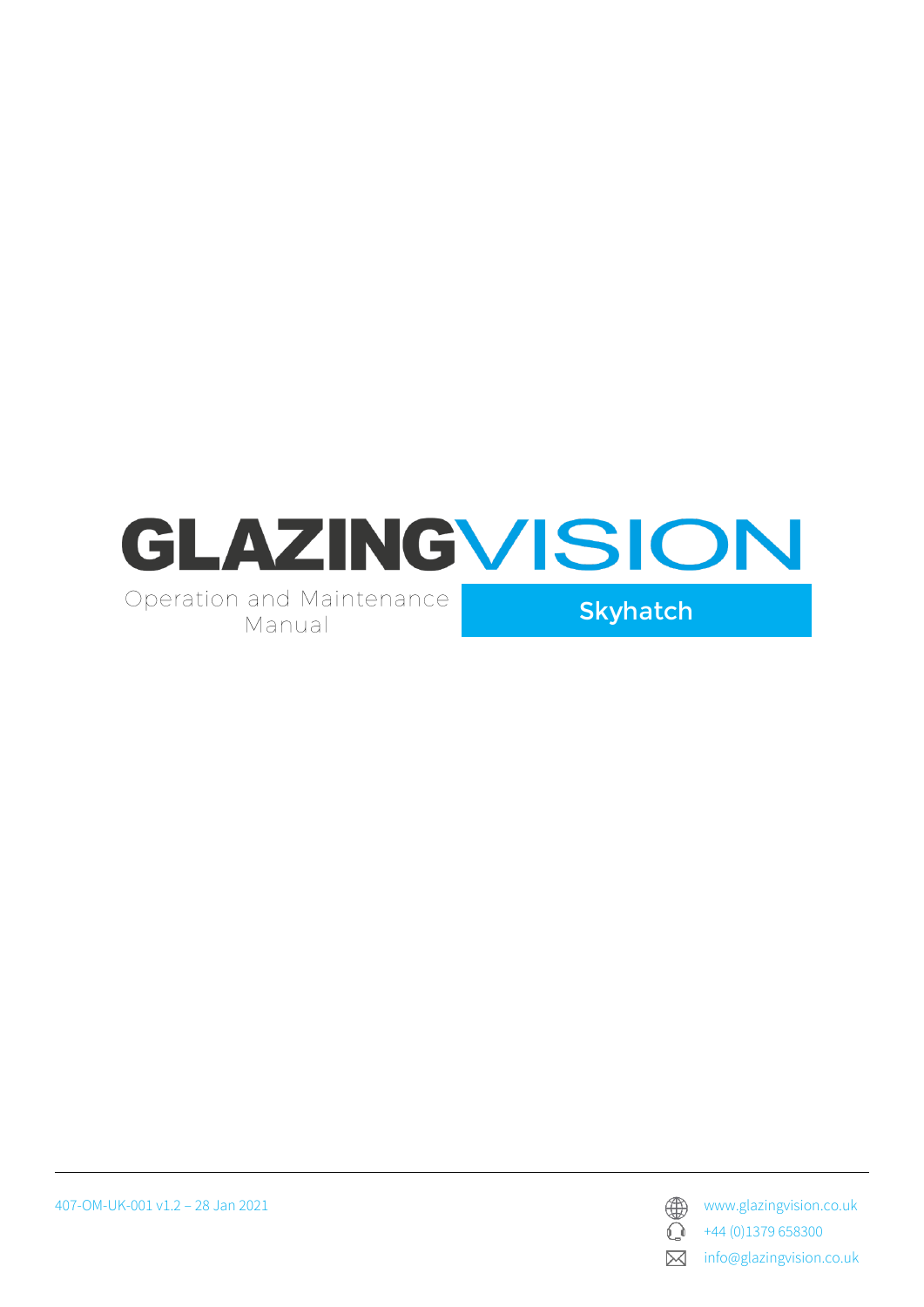### **Contents**

| Section Description                           | Page           |
|-----------------------------------------------|----------------|
| Introduction                                  | 3              |
| Safety Information                            | $\overline{4}$ |
| Electric Skyhatch Controls and Operation      | 6              |
| Electric Skyhatch Manual Override             | $\mathsf{S}$   |
| Electric Skyhatch Troubleshooting             | 12             |
| Manual Skyhatch Controls and Operation        | 14             |
| Manual Skyhatch Manual Override               | 14             |
| Glass Specification and Breakage Instructions | 15             |
| Routine Testing and Maintenance               | 15             |
| Disposal at End of Life                       | 16             |
| Security and Certification                    | 16             |
| Serial Number                                 | 17             |
| Warranty Information                          | 17             |
| Maintenance Log                               | 18             |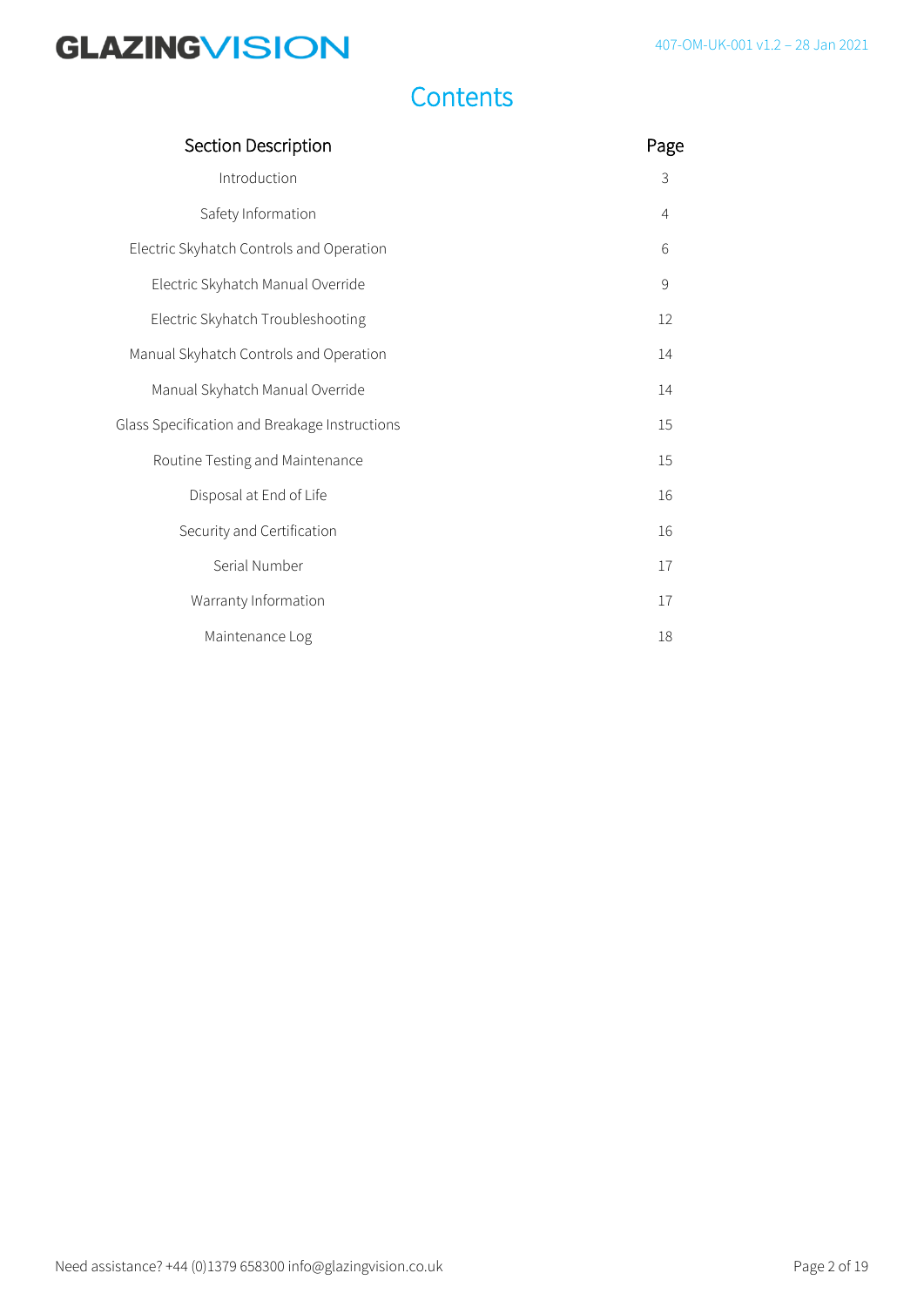### **Introduction**

Thank you for purchasing a Glazing Vision Skyhatch*.* We hope that it gives you many years of service. Available in manual and electric versions, the Skyhatch is an opening product designed to allow infrequent access to a rooftop, such as for maintenance purposes. The lid opens to an angle of approximately 80°, allowing unimpeded access.

The product is intended to be used for maintenance access, to provide natural daylight, day-to-day ventilation and weather resistance.

A variety of optional extras including a rain sensor, thermostat, remote control, Building Management System connectivity and easy clean coating are available.

This product is robust and long-lasting, boasting excellent thermal performance, air tightness and reliable operation.

Servicing and maintenance must only be carried out by suitably qualified personnel. Care should be taken when working on the product, avoiding accidental damage and ensuring operational reliability. The mechanisms are very powerful, at no time should hands or arms work through the mechanisms, always work around them. Maintenance requirements can be found within this manual and maintenance log records must be completed to ensure the unit performs as required and the warranty is not invalidated.

Should you have any queries beyond this manual please do not hesitate to contact Glazing Vision.

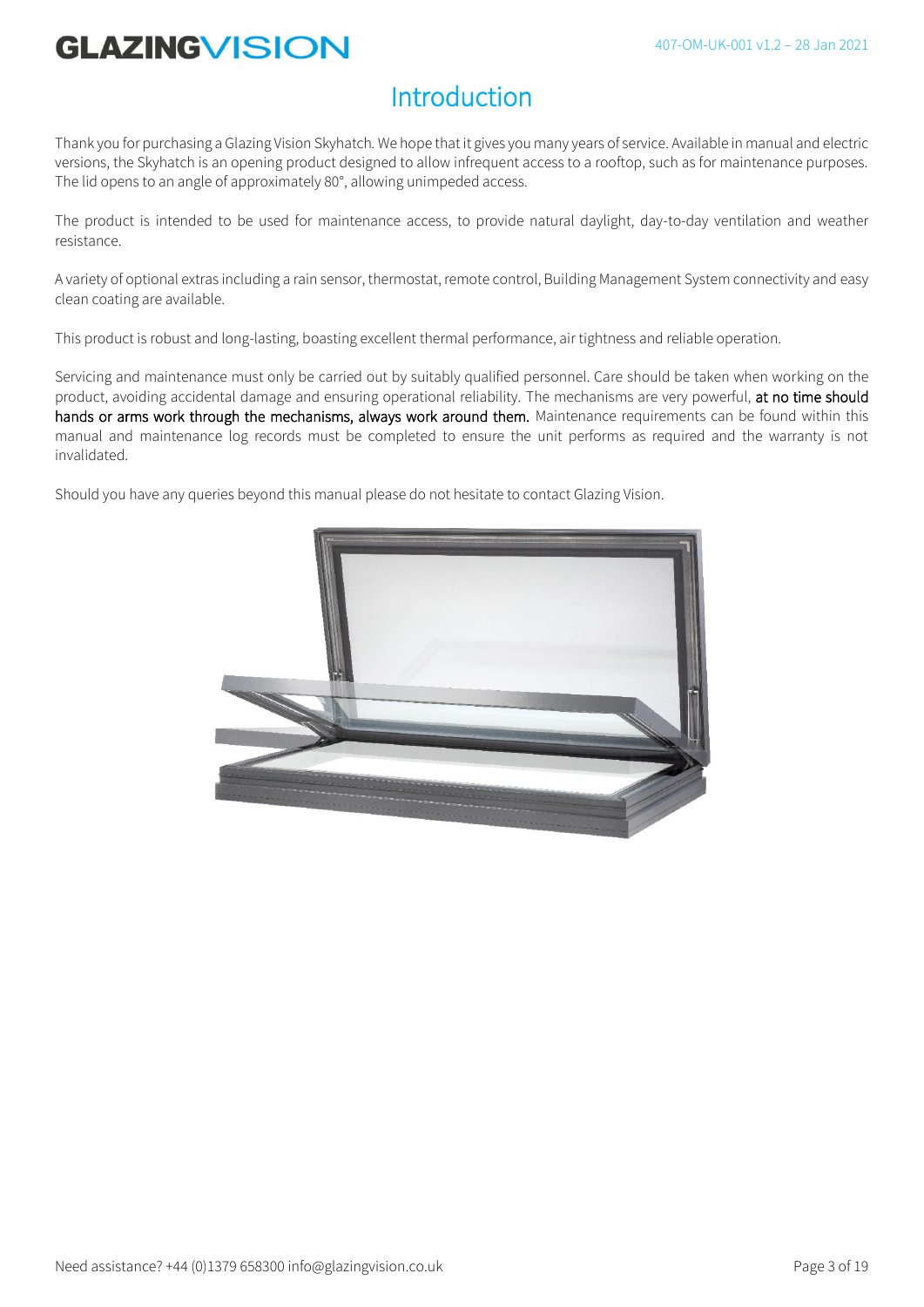## Safety Information

Accessing your rooflight in order to carry out routine maintenance may involve working at heights, working at an unusual angle, being in unfamiliar locations or all of these. Before work is commenced, stop and consider the best way to carry out the task and what hazards you might encounter.

| <b>GLAZING</b><br><b>ISION</b> | Let our experts carry out your routine maintenance with a maintenance contract.<br>+44 (0)1379 658300<br>$\mathbb{O}$<br>info@glazingvision.co.uk<br>$\boxtimes$                                                                                                                                                                                                                                                                                                                                                                                                                                                                                                                                                                                           |
|--------------------------------|------------------------------------------------------------------------------------------------------------------------------------------------------------------------------------------------------------------------------------------------------------------------------------------------------------------------------------------------------------------------------------------------------------------------------------------------------------------------------------------------------------------------------------------------------------------------------------------------------------------------------------------------------------------------------------------------------------------------------------------------------------|
|                                | Consider:<br>How you will safely access your rooflight to carry out maintenance.<br>Any openings, voids or unprotected edges that might pose a significant risk whilst working at height.<br>Using an elevated platform, cherry picker or scaffolding in preference to a ladder.<br>If specialist access is needed.<br>What personal protective safety equipment is required.<br>How you will transport equipment to the rooflight.<br>How you will work so as not to drop equipment.<br>Your personal capability to safely carry out the task.<br>Wearing suitable clothing so as not to snag or catch on things.<br>Impact of weather on the task, especially driving rain and high winds.<br>If in doubt, please contact Glazing Vision for assistance. |
|                                | Anticipated hazards may include:<br>Falls from height.<br>Unsafe use of ladders.<br>Equipment falling from height.<br>Slips, trips and falls.<br>Fragile roof areas.<br>Finger or clothing entrapment in mechanical or moving parts.<br>Working with electricity.                                                                                                                                                                                                                                                                                                                                                                                                                                                                                          |
|                                | Do not attempt to repair, move or dismantle the product unless suitably competent and qualified to do so,<br>with the appropriate safety measures in place. Any repairs and/or movement of the product may invalidate<br>the warranty. Please seek advice from Glazing Vision.                                                                                                                                                                                                                                                                                                                                                                                                                                                                             |
|                                | Any electrical work is to be carried out by a qualified and competent electrician in accordance with Glazing<br>Vision's wiring diagram(s).                                                                                                                                                                                                                                                                                                                                                                                                                                                                                                                                                                                                                |



### Warning

#### The following warnings are here to prevent personal injury and damage to the product. Please follow them explicitly.

- The product must be properly installed and commissioned in accordance with the installation manual before it is used.
- Use the product only for its intended purpose.
- Regular cleaning and maintenance must be carried out according to the guidelines described in this manual.
- Glazing Vision strongly recommends that any work is carried out by suitably qualified individuals (e.g. Glazing Vision trained personnel or contractors, or an experienced electro-mechanical service engineer).
- Do not touch the motors/mechanisms after operating the product as they may become hot.
- Do not walk or sit on the unit (except for the dedicated treadplate).
- Risk of crush and/or trapping injuries. Make sure that fingers and other obstructions are kept clear of the product and its mechanisms at all times.
- Overcurrent protection is designed to prevent damage to the product and its mechanisms. It should not be relied upon to prevent injuries.

Need assistance? +44 (0)1379 658300 info@glazingvision.co.uk Page 4 of 19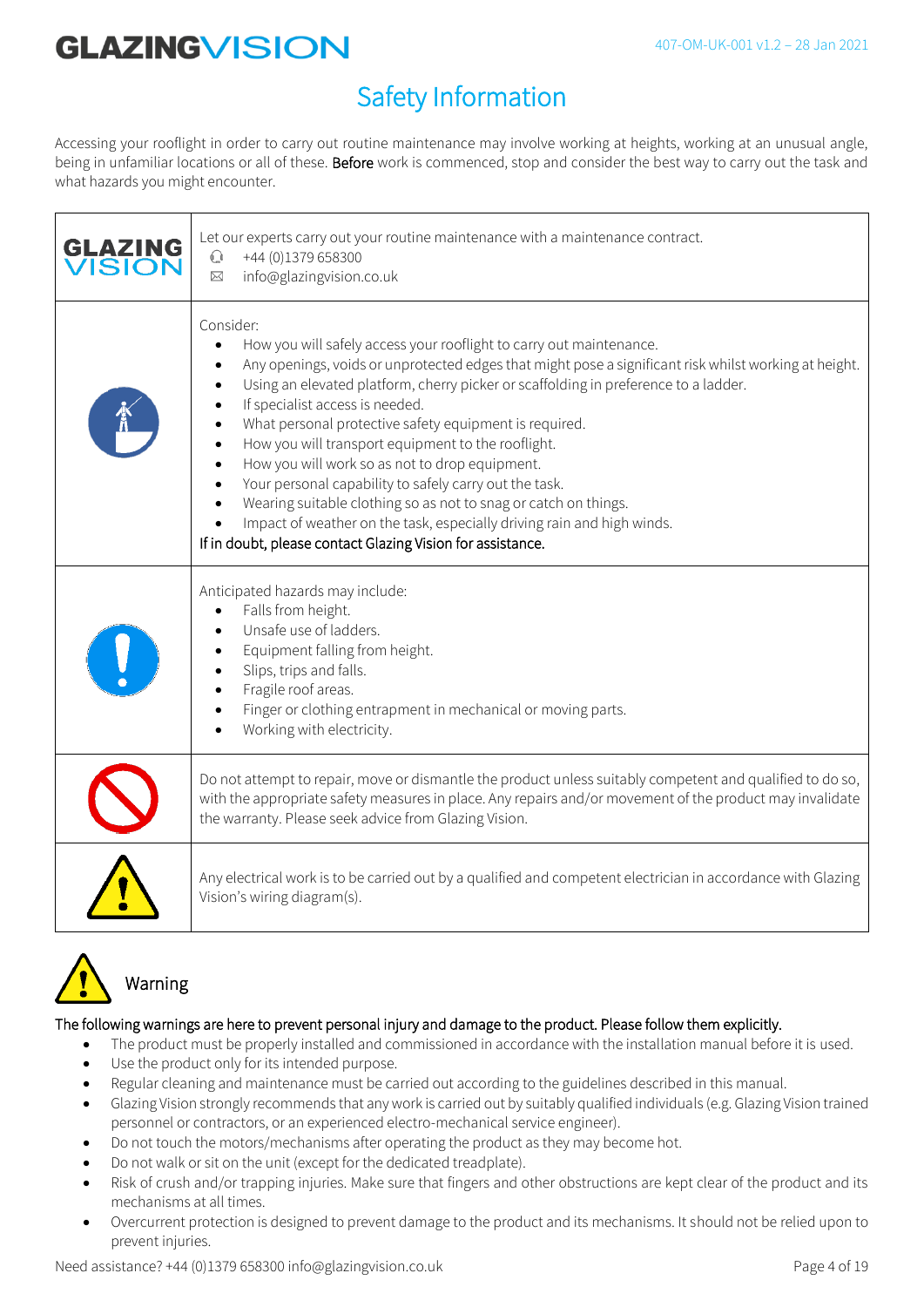- Do not place anything on, or cause obstruction to, the moving sections of the product as this may cause damage to the mechanisms/product and/or prevent the unit from opening/closing.
- Do not allow unauthorised persons (e.g. children) to operate the product as this may lead to personal injury or damage to the product. Do not leave children or pets unsupervised near the product – it may open/close unexpectedly (e.g. due to the rain sensor activating) and cause injury.
- Do not pull on the cables where they exit the product. Doing so may loosen connections, result in damage to the product and/or create the need for a repair visit.
- Do not leave the product open in the rain, this could damage the control board and/or mechanisms. If required, a rain sensor can be specified at the time of order.
- Should any cables or electrical components break or become damaged, have them repaired or replaced immediately. Deteriorated insulation of electrical parts or overloading may cause an electric shock or fire.

For more information or assistance please contact Glazing Vision.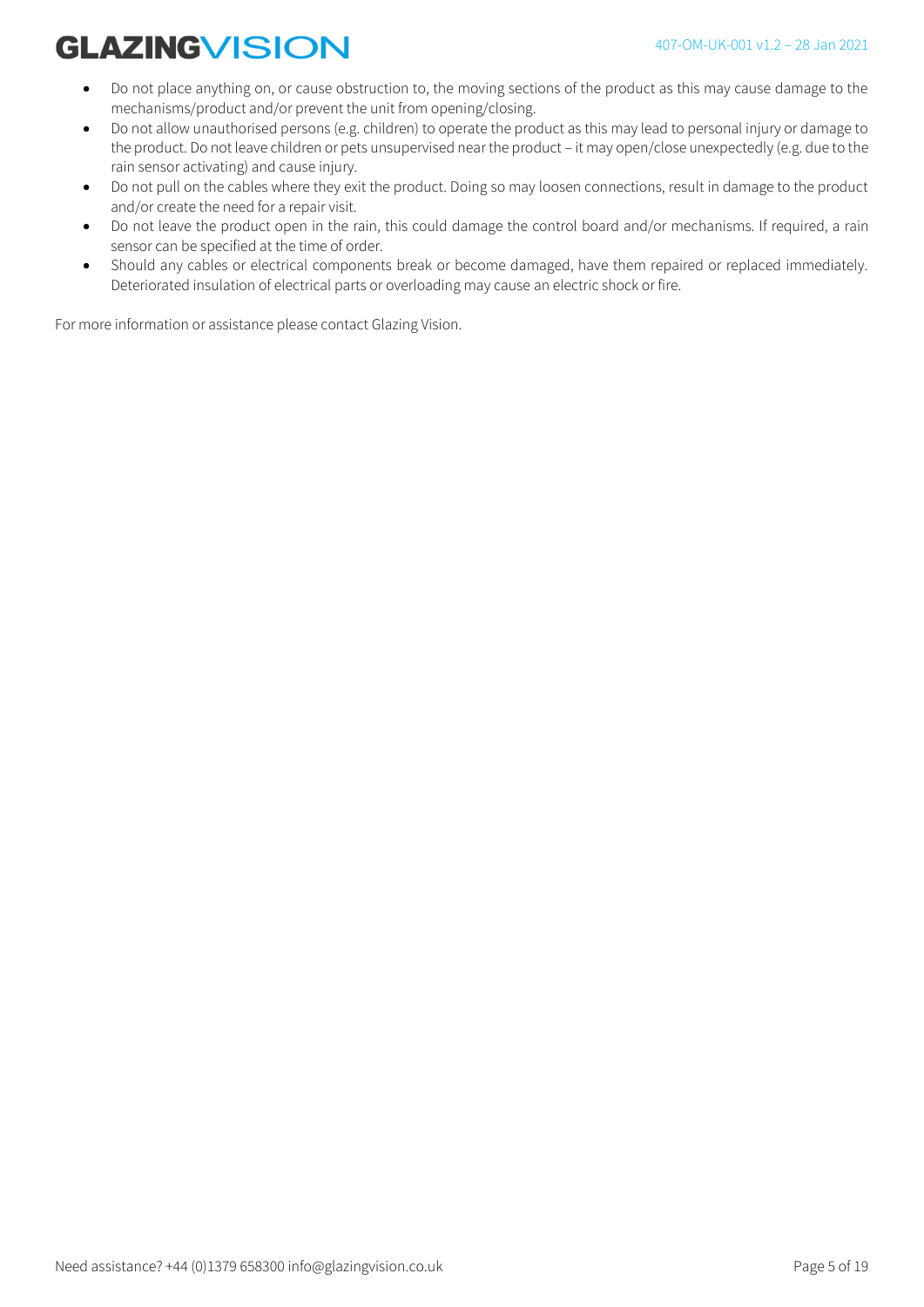### Electric Skyhatch Controls and Operation

Various options are available at time of order. If specific data is required for your product, please refer to your order confirmation or contact your supplier for assistance.

### Control Switch

The standard operation of the unit is via the supplied wall mounted control switch and can be operated using two different methods as explained below:



*Figure 1 – Wall mounted control switch*

'One touch' operation – A press of up to 5 seconds will be interpreted as one touch. Press and release the control switch once in either the up or down direction - the product will open or close fully. Partially open positions can be achieved by pressing the control switch again at any point during the open or close cycle.

Conventional 'hold' operation – Press and hold the control switch until the product has reached the desired position. Releasing the switch stops the product in that position (as long as the control switch has been pressed for more than the 5 seconds recognised as 'one touch' operation). Note that the product will stop automatically when it becomes either fully open or closed.



Do not leave your product open in rain or inclement weather. Glazing Vision cannot be held responsible for damage caused by failure to comply with this instruction.

### *Status Light*

The status light will illuminate green if the product is functioning normally. If the status light displays another colour, please refer to the troubleshooting section of this document.

### Remote Control (Optional)

The remote control unit functions in the same way as the wall mounted control switch but allows you to open and close your product from a short range. It has 3 control buttons, open, stop and close - the stop button can be used for partial opening.

The remote control is powered by 2 x AAA batteries. In order to preserve the batteries, the remote control will switch itself off after a brief period of inactivity. It will switch itself on when any of the buttons on the remote control are pressed. To replace the batteries, remove the small hex screws found on the rear of the remote to allow access inside. Note the polarity when inserting the new batteries.



*Figure 2 – Remote control*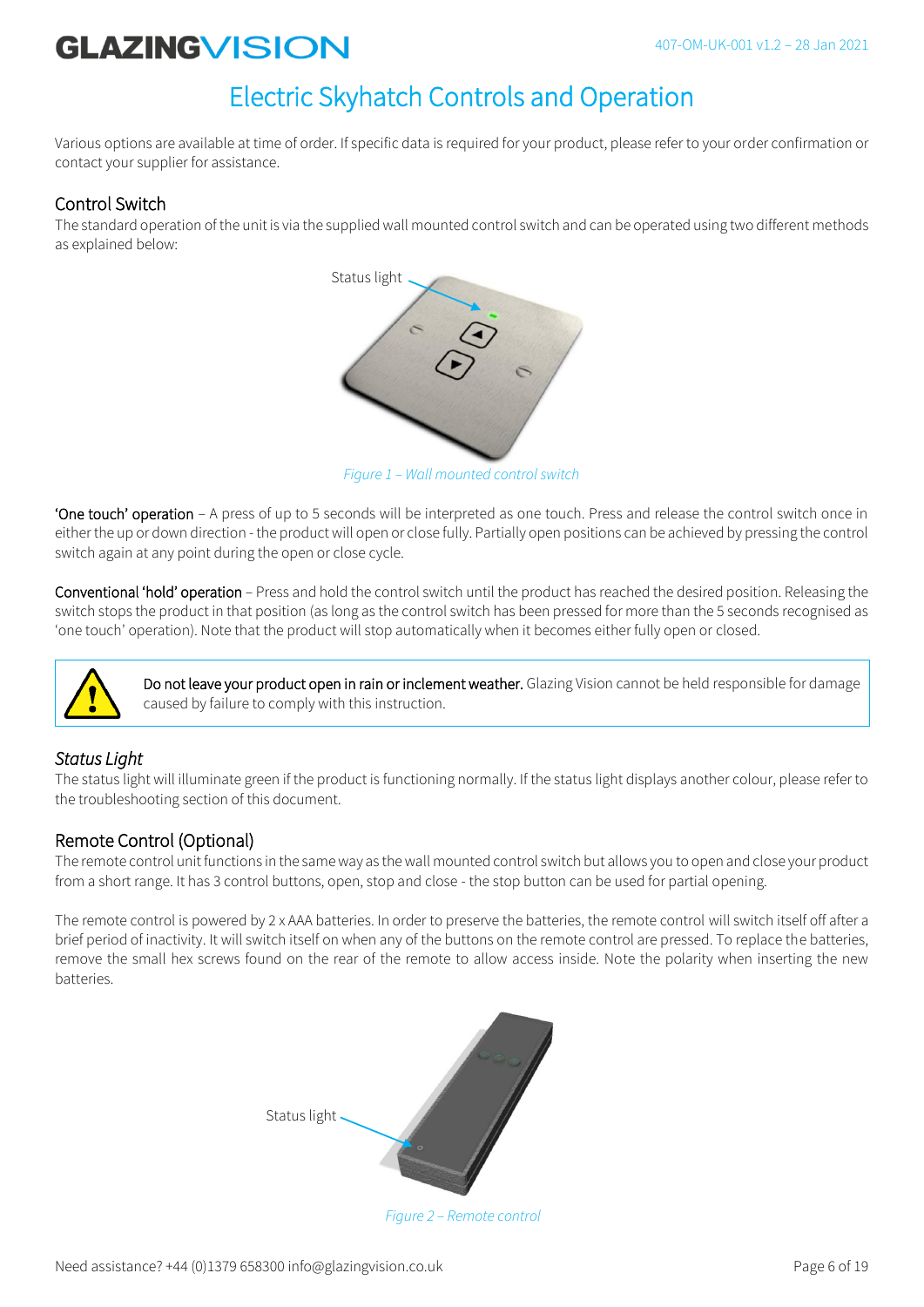### *Pairing a Remote Control*

Additional remote controls can be paired to or unpaired from the product. To put the product into pairing mode and prepare it for adding or removing a remote control follow these steps:

- 1. Ensure that the product is fully closed.
- 2. Press and hold the CLOSE (down arrow) button on the wall-mounted control switch.
- 3. Still holding the CLOSE button, press and hold the OPEN (up arrow) button.
- 4. As soon as the status light starts flashing, release both buttons.

The control switch status light will now flash red and blue alternately for 2 minutes. You now have a 2 minute window in which to pair the remote to the product.

### *To Add a Remote*

Press any of the buttons on the remote control during the 2 minute pairing window. Wait for approximately 30 seconds and then press either the open or close buttons (this needs to be done before the 2 minutes are up). The remote control should now be paired to the product. When using the remote control its status light will illuminate green when the product is in motion.

#### *To Delete a Remote*

Ensure there has been at least 2 minutes since either the product was first powered up or from when the pairing procedure was initiated (i.e. you are not in the 2 minute pairing window). Press all three buttons on the remote control together and immediately release them. The status light on the remote control should turn red for a few seconds and then turn off. If it turns green or amber, try pressing the three buttons again. When the red status light turns off, the remote will be unpaired from the product.

### Rain Sensor (Optional)

The rain sensor automatically closes the product when moisture is detected. When the product is opened it activates the built-in low power heater to evaporate any surface moisture (this will remove condensation/dew but not large amounts of standing water or ice). If moisture is still detected, the product will close on the assumption that it is raining (the status light will illuminate green). The control switch status light will also flash intermittent green indicating a closure due to rain. The rain sensor should be positioned horizontally (in line with the ground) in a location that will ensure that it is exposed to the rain and must be kept clean to function correctly.



### Rain Sensor Isolation Switch (Optional)

The rain sensor isolation switch is internally mounted and wired directly to the rain sensor cable, allowing the sensor to be switched on/off. Turning off the switch deactivates the signal from the rain sensor and prevents the product from closing in the event of rain. This avoids the scenario where someone could be shut outside by the rain sensor when it rains. Ensure that the switch is turned back on for normal use.



*Figure 4 – Rain sensor isolation switch*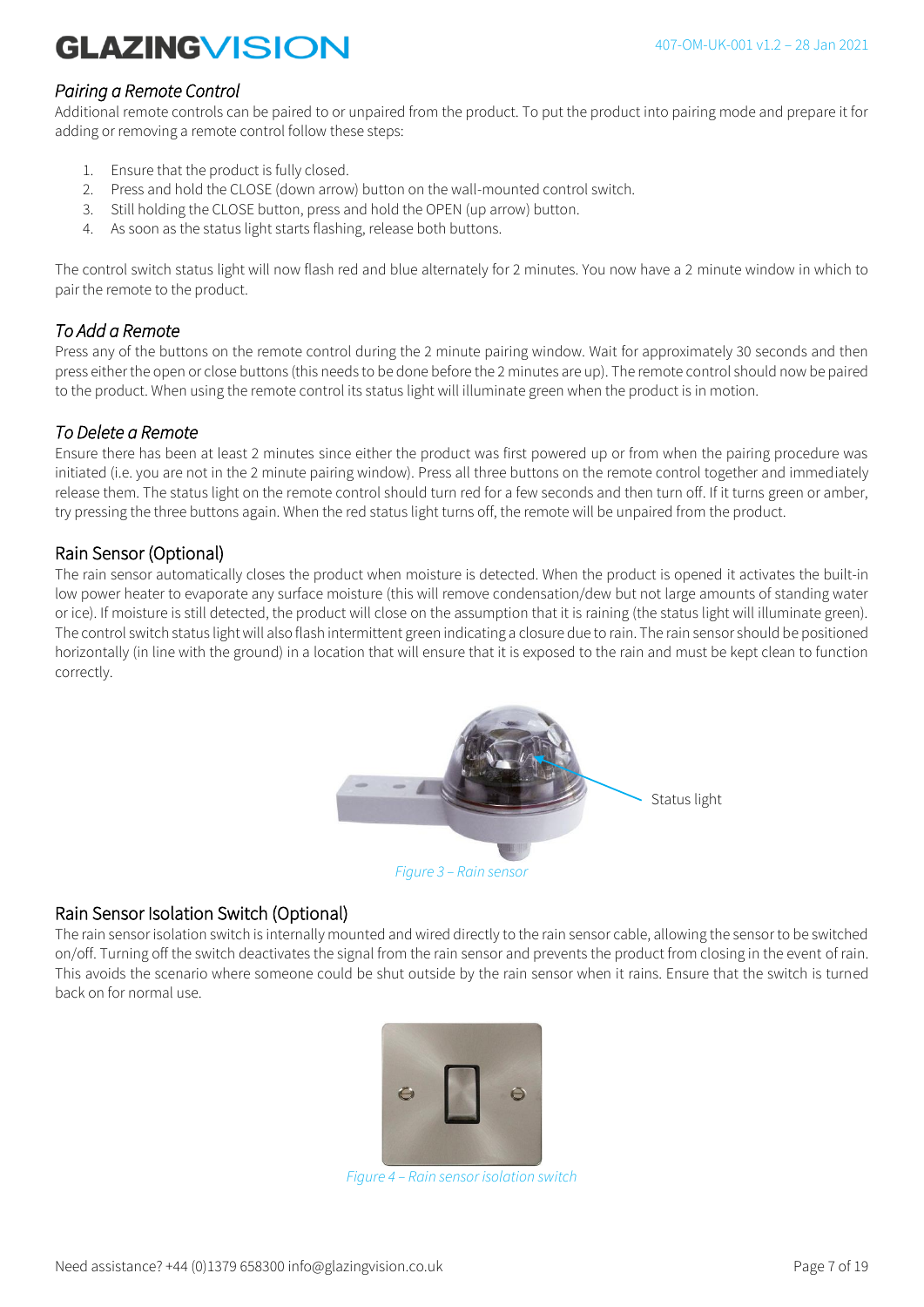### Thermostat (Optional)

The thermostat offers control of the product to regulate the temperature within the building. For security reasons, when the property is unoccupied, the thermostat should be switched off and the product closed.

### External Keypad (Optional)

The keypad option offers secure access into the product from the outside via a numerical pass code. To open or close the product, enter the four-digit numerical code (Glazing Vision supplies an initial code with the product and instructions for changing it as required). Unlike the standard internal wall switch, the keypad does not offer 'press and hold' operation. The keypad is mounted remotely.



*Figure 5 – External keypad*

### External Key Switch (Optional)

The key switch option offers the same function as the keypad but via a key operated switch. In addition, the key switch does offer 'press and hold' operation. To open the product, turn the key in a clockwise direction. To close the product, turn the key in an anticlockwise direction.



*Figure 6 – External key switch*

### Battery Backup (Optional)

The battery backup supply provides an uninterruptable power source (24V DC) in the event of a mains power failure. It houses a 24V power supply, an Uninterruptable Power Supply (UPS) switch and two 5Ah batteries. This will allow full operation of the product for a limited period in the event of a power failure. The battery backup will resume normal operation once mains supply is restored. The battery backup is protected with a 15A breaker switch. Please note that mains power must be applied to the UPS before the DC output is activated. Product use should be kept to a minimum during mains failure to maintain battery efficiency.



*Figure 7 – Battery backup supply*

#### Building Management System Integration (Optional)

The product can be connected to building management systems. Please contact Glazing Vision for further details if required.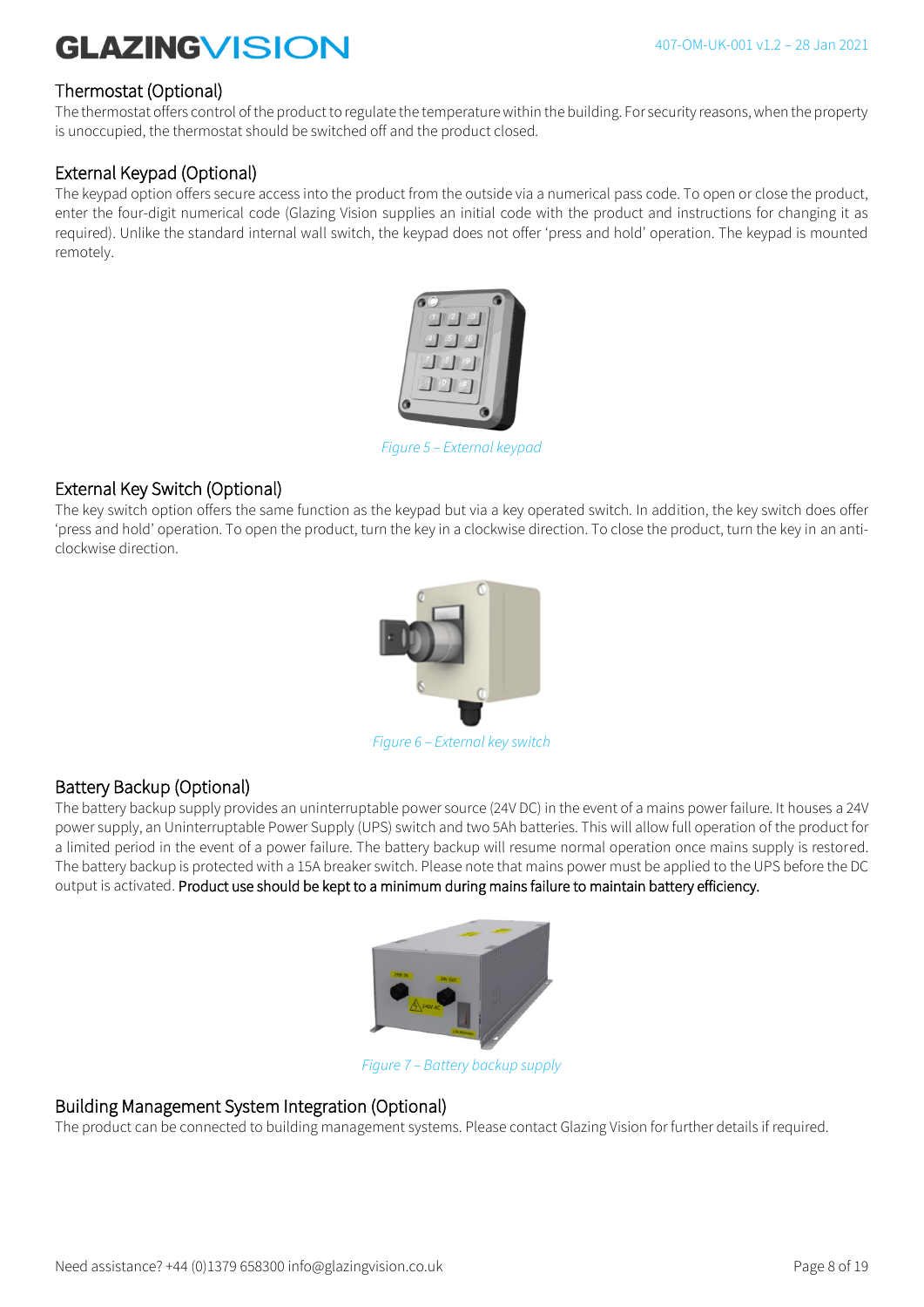### Electric Skyhatch Manual Override

In the unlikely event of failure of the Electric Skyhatch, it may be necessary to manually override the product. Before considering manually overriding the product, several likely issues should be ruled out first. Check that power is being supplied to the Electric Skyhatch, also check for any obstructions around the mechanisms, and lastly check that the wall switch is not showing any errors (if so, see the troubleshooting section). If none of these suggestions resolve the issue, then the product can be manually overridden.

### Stuck Open

If the Electric Skyhatch is stuck in the open position and will not close electrically, the mechanisms can be removed or disassembled to allow the lid to be closed manually. Manual override can be done from the inside. Do not attempt to manually override the product without a safe working platform.

Before disconnecting the mechanisms, prop the lid open on either side using two lengths of timber (it is important to use softwood to avoid damage to the aluminium extrusion). This will prevent the lid from falling when the mechanisms are disengaged. When working take care not to knock the supports out of place.

To disassemble the mechanism, remove the pin at the joint of the mechanism (the circlip will need removing first).



*Figure 8 – Mechanism disassembly*

With the lid no longer supported by the mechanisms, the weight of the lid can be supported manually allowing the timber supports to be removed. The lid can then be lowered closed slowly (take care – it will be heavy), ensuring not to damage anything. Do not attempt to lift the lid without a safe working platform. Do not open the lid past 90°, otherwise the lid will disengage from its extruded hinge and become detached from the base frame. Should this happen, the lid can be reattached by positioning it at approximately 95° to the base and slotting the two halves of the hinge together. The unit should now be watertight, but not secure.

Please contact Glazing Vision for further assistance – the product will no longer be operational. Once the issue is resolved, the product should be reassembled then re-initialised.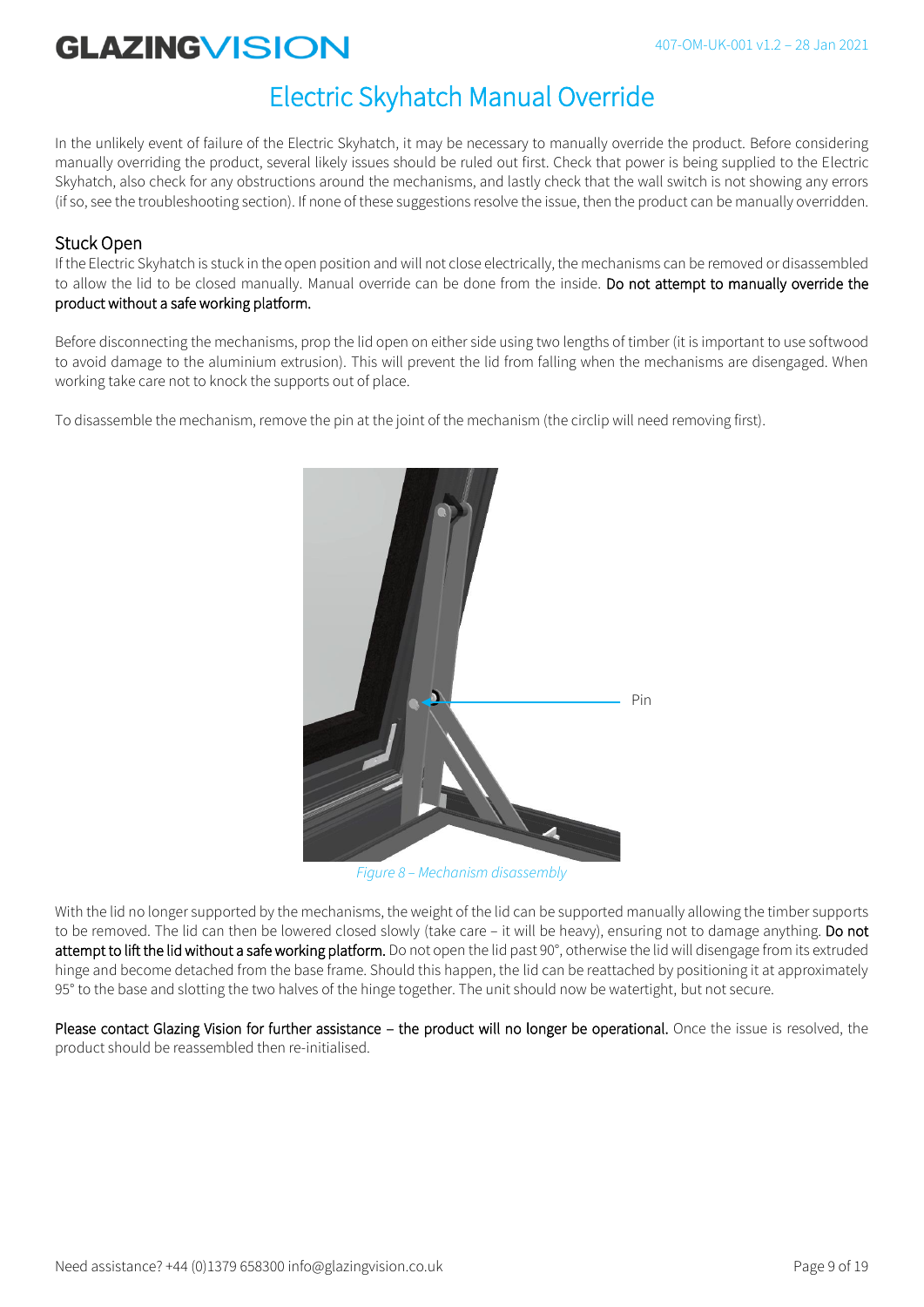#### Stuck Closed

If the Electric Skyhatch is stuck in the closed position and will not open electrically, the mechanisms can be disconnected to allow the lid to be opened manually. As the building will be watertight, manually overriding the Electric Skyhatch from the closed position is best done when an engineer is on hand to resolve the issue. Manual override can be done from the inside. Do not attempt to manually override the product without a safe working platform.

The override holes are located on the inside of the unit approximately 310 mm from the opening edge. Remove the cover caps to reveal the override pin (seen through the holes).



 $\overline{a}$ 



*Figure 10 – Override pin (square shaped)*

Insert the override tool (supplied with the product) through the hole and engage with the pin. Turn the tool clockwise until it feels slightly loose, then pull the tool away from the framework. This will release the pin. Do this on both sides of the frame and the lid will be free to open.



*Figure 12 – Pin release*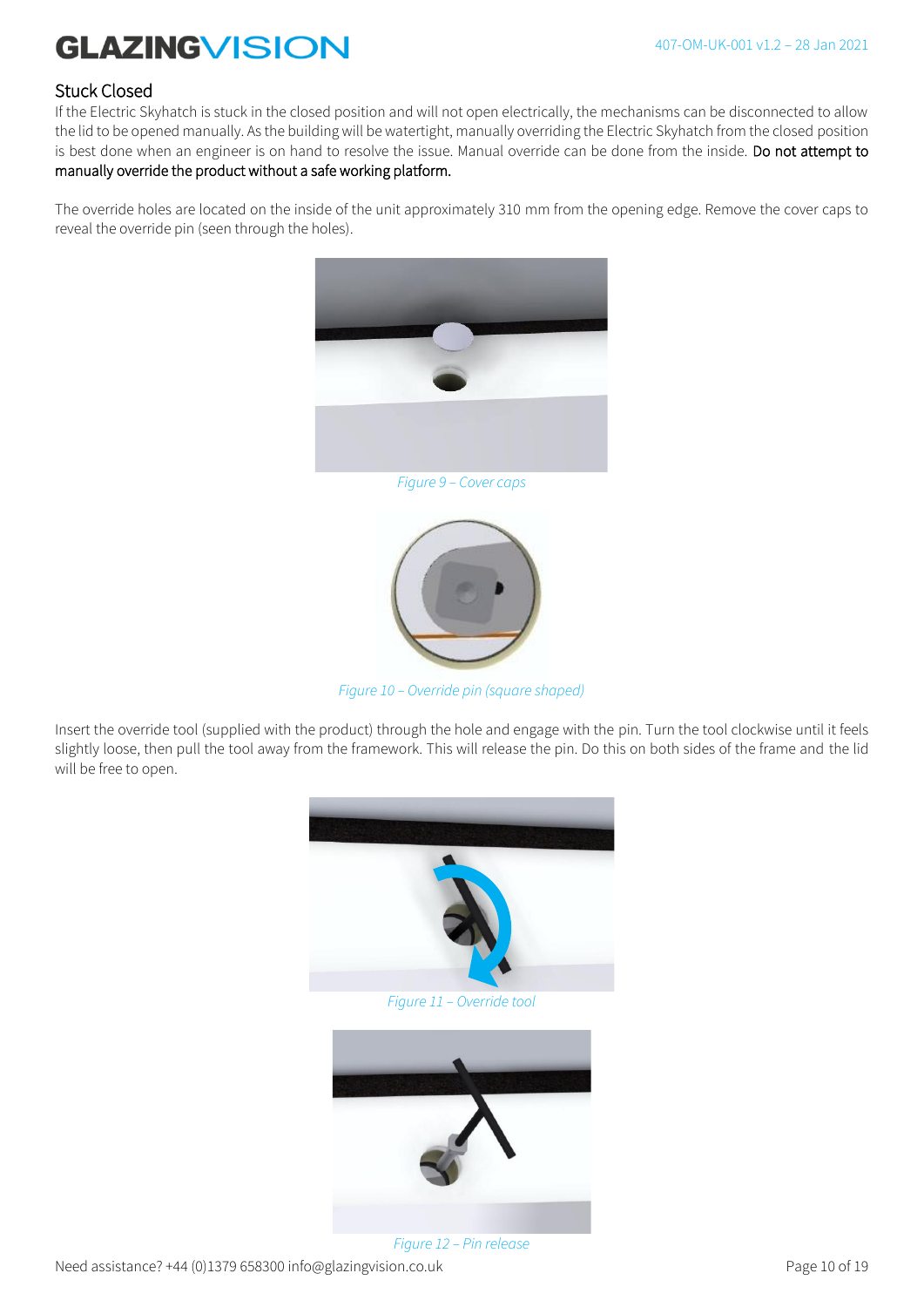Once overridden it will be possible to manually lift the lid open (take care - it will be heavy). Do not attempt to lift the lid without a safe working platform. Do not open the lid past 90°, otherwise the lid will disengage from its extruded hinge and become detached from the base frame. Should this happen, the lid can be reattached by positioning it at approximately 95° to the base and slotting the two halves of the hinge together.

Once the product is open, the mechanisms can be detached/reattached, and any problems can be diagnosed and resolved (contact Glazing Vision for assistance with this). Note that it may be necessary to prop the lid open using two lengths of timber (one either side of the product) so that it does not fall (it is important to use softwood to avoid damage to the aluminium extrusion). Any necessary work can now be carried out (when working take care not to knock the supports out of place).

Please contact Glazing Vision for further assistance – the product will no longer be operational. Once the issue is resolved, the product should be reassembled then re-initialised.

#### Re-Initialisation

If the manual override has been used the product may require re-initialising. Once mains power has been restored, re-initialise the product by pressing close on the control switch. The product is then ready to resume normal service.

If further assistance is required, contact Glazing Vision to arrange for an engineer to visit and resolve the issue.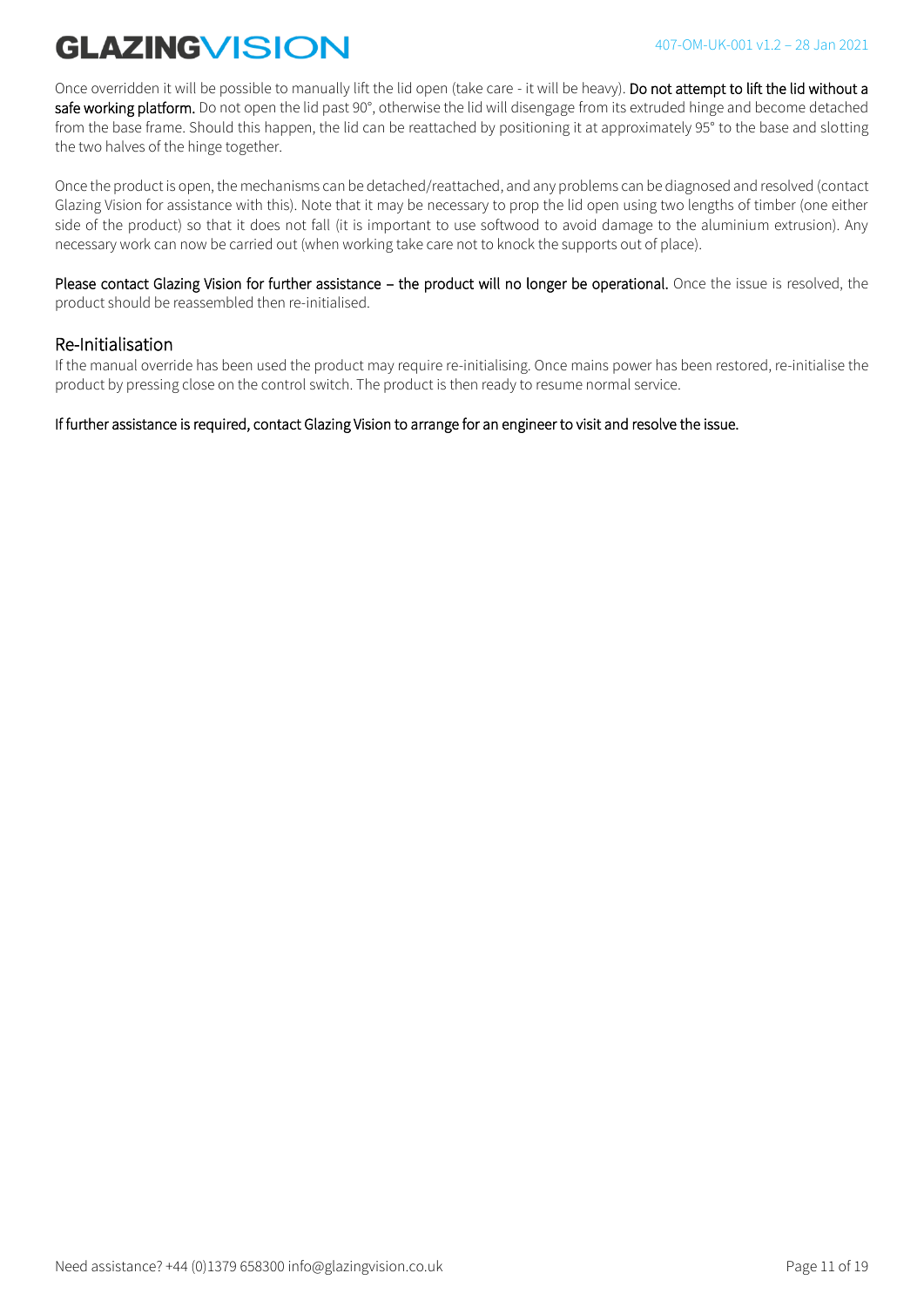### Electric Skyhatch Troubleshooting

The Electric Skyhatch control board monitors the operation of the product. If a fault is detected, the control board will disable the unit to prevent possible damage. Fault and standard conditions are indicated by the status light on the control switch. The following table shows the various status light displays and their meanings.

| <b>Status Light Shown</b>                            | Meaning                                                                                                                                                                                                                                                                      |
|------------------------------------------------------|------------------------------------------------------------------------------------------------------------------------------------------------------------------------------------------------------------------------------------------------------------------------------|
| Continuous green                                     | The product is moving as part of normal operation. If one touch opening/closing has been<br>activated, the status light will remain lit until the product stops moving.                                                                                                      |
| Intermittent green<br>(flashes every second)         | The product is closing but not under control of the operating switch or remote control e.g. due<br>to an optional extra (such as a rain sensor) activating. The status light will continue flashing<br>until the product stops moving.                                       |
| Intermittent green<br>(flashes once every 2 seconds) | The fire input connection (if specified) has been triggered. The status light will remain lit when<br>opening to the fire position and when stationary afterwards so long as the fire input is still<br>active.                                                              |
| Continuous blue                                      | Indicates that the product has timed out (has taken too long to open/close). This is to avoid<br>continuous operation of the motor(s) when there is a potential issue. So long as the cause has<br>been rectified, pressing the open/close button will clear this condition. |
| Intermittent blue                                    | Indicates an overcurrent or undercurrent condition (the current that the motor(s) are receiving<br>is outside of the set limits). So long as the cause has been rectified, pressing the open/close<br>button will clear this condition.                                      |
| Continuous red<br>(after power on/fault recovery)    | Indicates that the product requires initialisation/synchronisation. Pressing close on the wall<br>mounted switch will initiate synchronisation of the mechanism(s). The status light will flash red<br>whilst this is in progress.                                           |
| Intermittent red<br>(after power on/fault recovery)  | Indicates that the product is initialising/synchronising. The condition will clear automatically<br>when the product has initialised.                                                                                                                                        |
| Intermittent amber                                   | An unrecoverable fault has been detected by the controller and product operation has been<br>disabled. This state can be cleared by a button press combination (see table below) or<br>removing power (including backup batteries) from the product.                         |

If a fault occurs, please refer to the following table. Some faults with the unit may be easily corrected without the need for a site engineer to visit. Many faults can be cleared by resetting the board. To reset the system, switch off mains power briefly then switch the power back on again. Most faults should be cleared using this method, however, in the event the fault persists, please contact Glazing Vision for assistance.

| Problem                                | Possible Cause                       | Action                                          |
|----------------------------------------|--------------------------------------|-------------------------------------------------|
| Continuous blue                        | The product has taken too long to    | Check for possible obstructions or parts (e.g.  |
| Product has timed out.                 | open/close.                          | sensors) that may have been knocked out of      |
|                                        |                                      | place. Once clear, press the open/close         |
|                                        |                                      | button.                                         |
| Intermittent blue                      | Something is preventing the          | Check for and remove any obstructions to the    |
| Overcurrent/undercurrent fault.        | mechanisms from opening/closing.     | mechanisms. Once clear, press the open/close    |
|                                        |                                      | button.                                         |
|                                        | The lid is frozen to the base.       | Wait until the ice melts before attempting to   |
|                                        |                                      | operate the product.                            |
|                                        | The product been left inactive for a | This fault may occur after a long period of     |
|                                        | long period (a month or longer).     | inactivity, reset the product (turn it off/on   |
|                                        |                                      | using the mains isolator switch) and try again. |
| Continuous red                         | May occur after turning              | Press the close button on the wall mounted      |
| Synchronisation/initialisation state - | off/disconnecting the power when     | control switch to initiate synchronisation of   |
| the product needs to be initialised.   | the mechanisms were not in the       | the mechanism(s). The status light will flash   |
|                                        | closed position.                     | red whilst this is in progress.                 |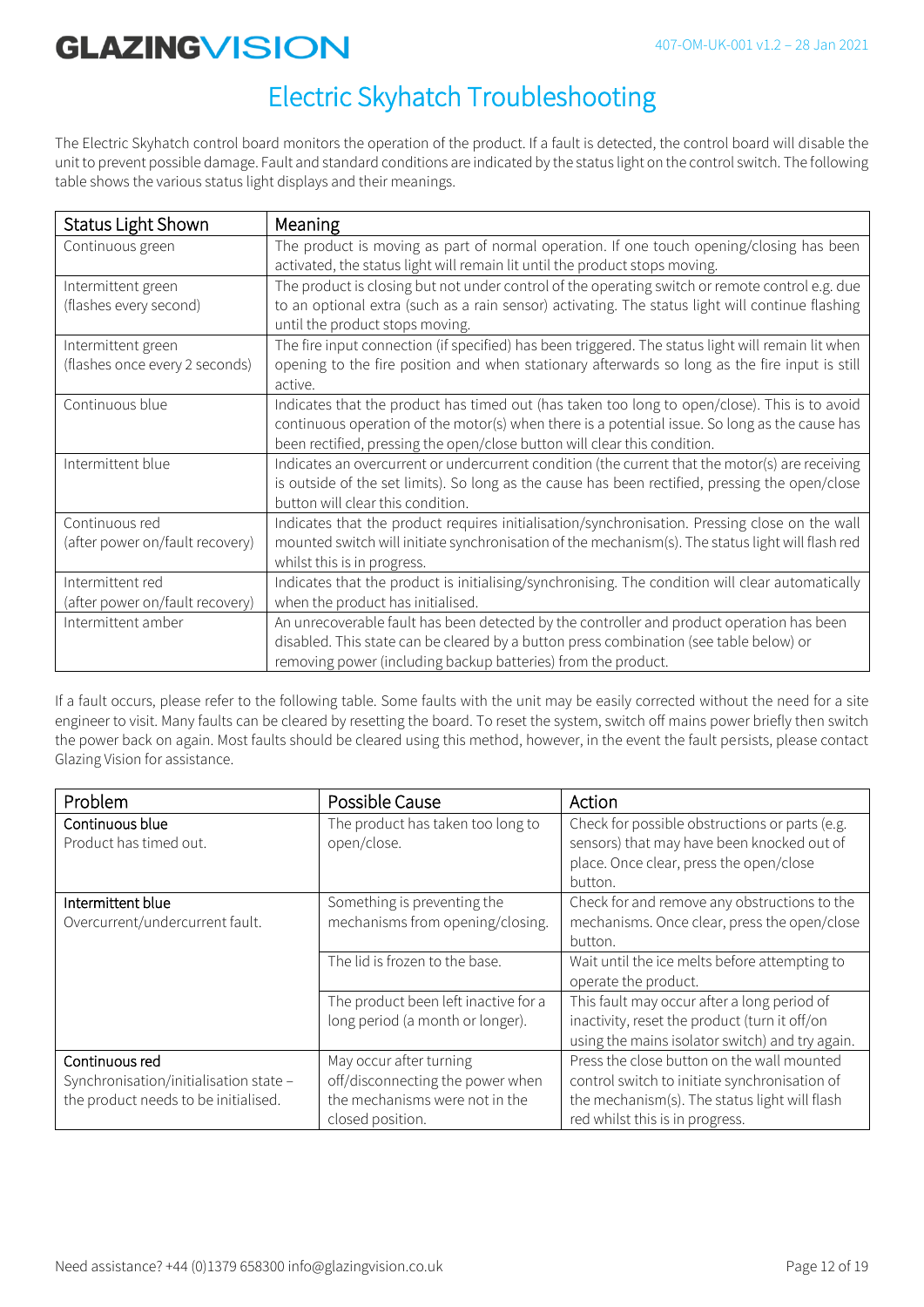| Intermittent amber<br>Fault lockout state - controller is<br>unable to reset itself and the product<br>has been disabled. | Cause unknown.                                                                                                       | Do not attempt to recover this fault without<br>being in full view of the product, ask for<br>assistance. To force a resynchronisation, press<br>both the up and down buttons of the wall<br>mounted control switch at the same time for<br>two seconds. The control switch status light<br>will then toggle through red, green and blue<br>colours, finishing with red. Press the down<br>button to close the product and initiate<br>synchronisation (the status light will flash red<br>whilst this is in progress). If one of the |
|---------------------------------------------------------------------------------------------------------------------------|----------------------------------------------------------------------------------------------------------------------|---------------------------------------------------------------------------------------------------------------------------------------------------------------------------------------------------------------------------------------------------------------------------------------------------------------------------------------------------------------------------------------------------------------------------------------------------------------------------------------------------------------------------------------|
|                                                                                                                           |                                                                                                                      | mechanisms fails to move or if the fault is<br>triggered for a second time, do not attempt to<br>try again, and if required refer to the manual<br>override instructions to close the product.                                                                                                                                                                                                                                                                                                                                        |
| The product opens or closes for no<br>apparent reason.                                                                    | The rain sensor (if specified) is dirty<br>or still wet triggering the product to<br>close.                          | If it is raining wait until the rain stops before<br>trying to open the product. If the rain sensor<br>needs cleaning, open the product and isolate<br>the power supply, then clean the rain sensor.                                                                                                                                                                                                                                                                                                                                  |
|                                                                                                                           | The thermostat (if specified) is<br>reacting to a change in temperature<br>and triggering the product to<br>operate. | Check that the thermostat is set to the desired<br>temperature setting.                                                                                                                                                                                                                                                                                                                                                                                                                                                               |
|                                                                                                                           | The BMS system (if specified) is<br>operating the product remotely.                                                  | Check that the BMS system is functioning<br>correctly.                                                                                                                                                                                                                                                                                                                                                                                                                                                                                |
| The rain sensor is not working.                                                                                           | The rain sensor is located in a<br>position where it is shielded from<br>the rain or the sensor is dirty.            | Check the positioning of the rain sensor and<br>move it to a more exposed position (a Glazing<br>Vision engineer may be required for this task).<br>If the rain sensor needs cleaning, open the<br>product and isolate the power supply, then<br>clean the rain sensor.                                                                                                                                                                                                                                                               |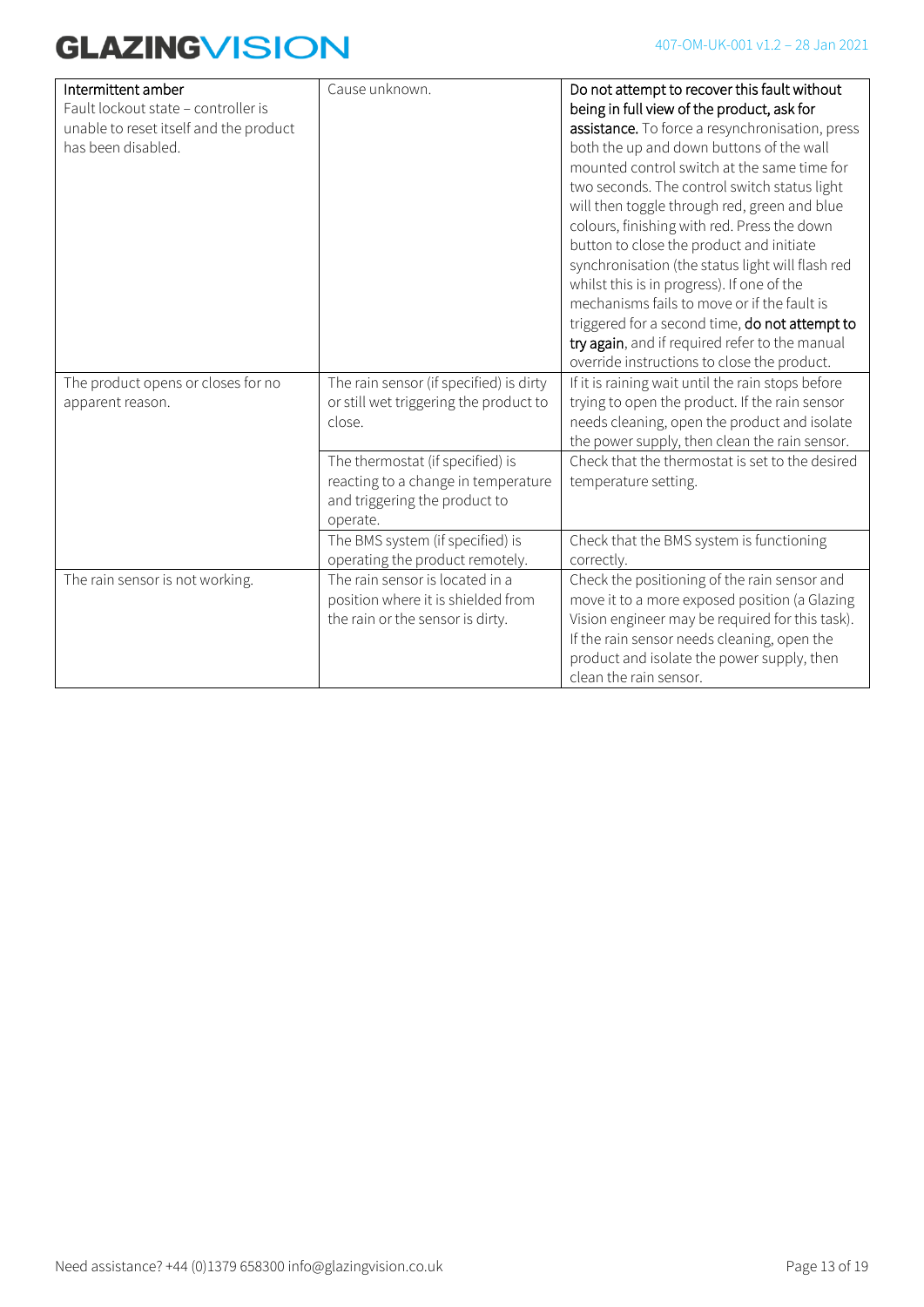### Manual Skyhatch Controls and Operation

### Opening the Manual Skyhatch

To open the Manual Skyhatch, depress the button on the handle and turn it 90° clockwise. This releases the locking pins from the lid so it can be pushed open using the handles on the framework. Manual Skyhatches are fitted with gas struts to aid with opening the lid and to hold it in the open position (approximately 80°) during periods of required access.

### Closing the Manual Skyhatch

To close the hatch, simply pull the lid down using the handles. When the unit is closed rotate the locking handle anti clockwise to lock in position. The key can then be used to lock the unit if required.



*Figure 13 - Lock handle position*

### Manual Skyhatch Manual Override

Should there be an issue with the Manual Skyhatch, the handle can be detached from the base frame, allowing the problem to be diagnosed (contact Glazing Vision for assistance with this). Note that the mechanisms act as a hinge for the product. Removing these will disconnect the lid from the base frame. Do not attempt to lift the lid without a safe working platform.

If further assistance is required, contact Glazing Vision to arrange for an engineer to visit and resolve the issue.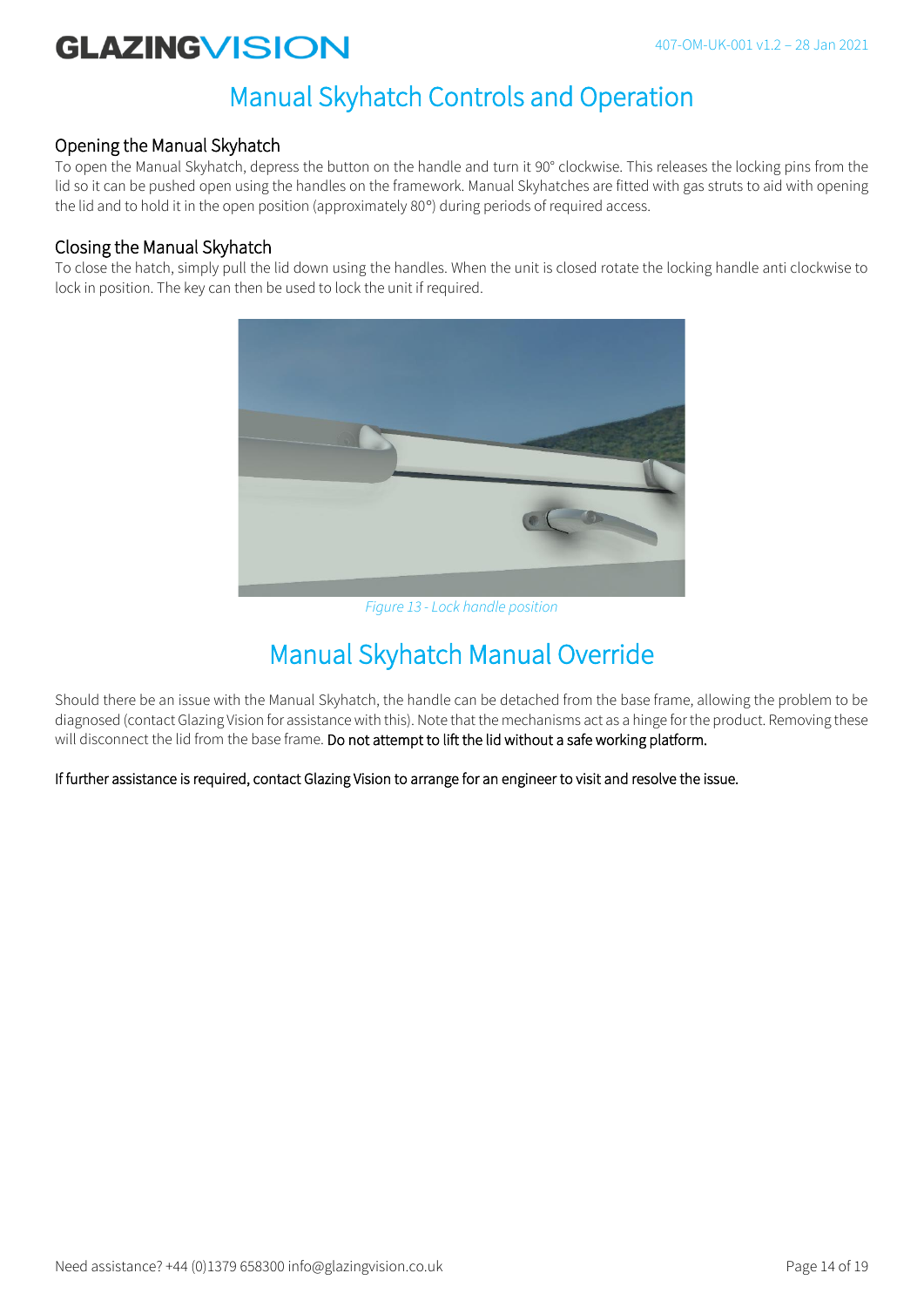### Glass Specification and Breakage Instructions

### Glass Specification

Various options are available at time of order. If specific data is required for the glazing, please contact your supplier for a glass data sheet covering the specification installed within your unit.

### Breakage Instructions

Glass breakage is not covered under the product warranty. In the event of the glass being damaged please contact Glazing Vision for assistance.

### Routine Testing and Maintenance

#### General Maintenance and Safety

To keep the Skyhatch in good working order there are a few basic points that should be observed:

- Do not place anything on, or cause obstruction to the moving section of the product when opening the unit as this may cause damage to the unit's mechanisms and/or prevent it from opening.
- Do not walk or sit on the unit (except for the designated treadplate).
- Make sure that fingers and other obstructions are clear of the product and its mechanisms during any operation, severe damage/injury may be caused.
- Do not touch the motors/mechanisms after operating the unit as they may become hot.
- Do not remove the cover plate protecting the control board, as this may allow the controls to become damaged.
- Do not allow unauthorised persons (e.g. children) to operate the product as this may lead to injury or damage to the product.

#### Specific Maintenance Requirements

Maintenance must only be carried out by suitably qualified personnel\*. The following maintenance requirements must be completed and logged on the sheets at the back of this manual. Glazing Vision can offer a service/maintenance contract – please contact us for further details.

\*Suitably qualified assumes Glazing Vision Engineers or Approved Installers (installers that have attended a Glazing Vision installation training course for this product and carry 'Approved Installer' status), or an experienced electro-mechanical service engineer.

#### *Monthly Requirements*

• The product should be fully opened and closed to ensure that the seals are free, and the mechanisms function evenly.

#### *Annual Requirements (at least annual - recommended every 6 months)*

- Check the integrity of the glazing unit (there should not be any misting or condensation).
- Check that all moving parts are free from debris.
- Grease (Shell Gadus s2 v220 2 or equivalent) the mechanism leadscrews (electric only).
- Lubricate (WD-40 Specialist High Performance Silicone Lubricant or equivalent) all other moving parts and check they move freely (manual only).
- Check that the mechanisms are straight and true.
- Check that all fixings are appropriately tightened.
- Check that access to the overrides is clear and advise the relevant party to amend if not.
- Check all electrical cables and ensure that they are not trapped and/or damaged (electric only).
- Check that no water is in the unit.
- Clean and inspect all rubber/silicone seals, contact Glazing Vision to arrange for replacement seals to be fitted if required.
- Check that the gas struts are securely fixed in place and have not lost pressure/leaking (manual only).
- Check that electrical connections are well made and secure (electric only).
- Check that the control switch does not show any errors (electric only).
- Test the operation.
- Test any optional extras present (electric only).

#### *Every 5 Years*

Replace backup batteries (if present).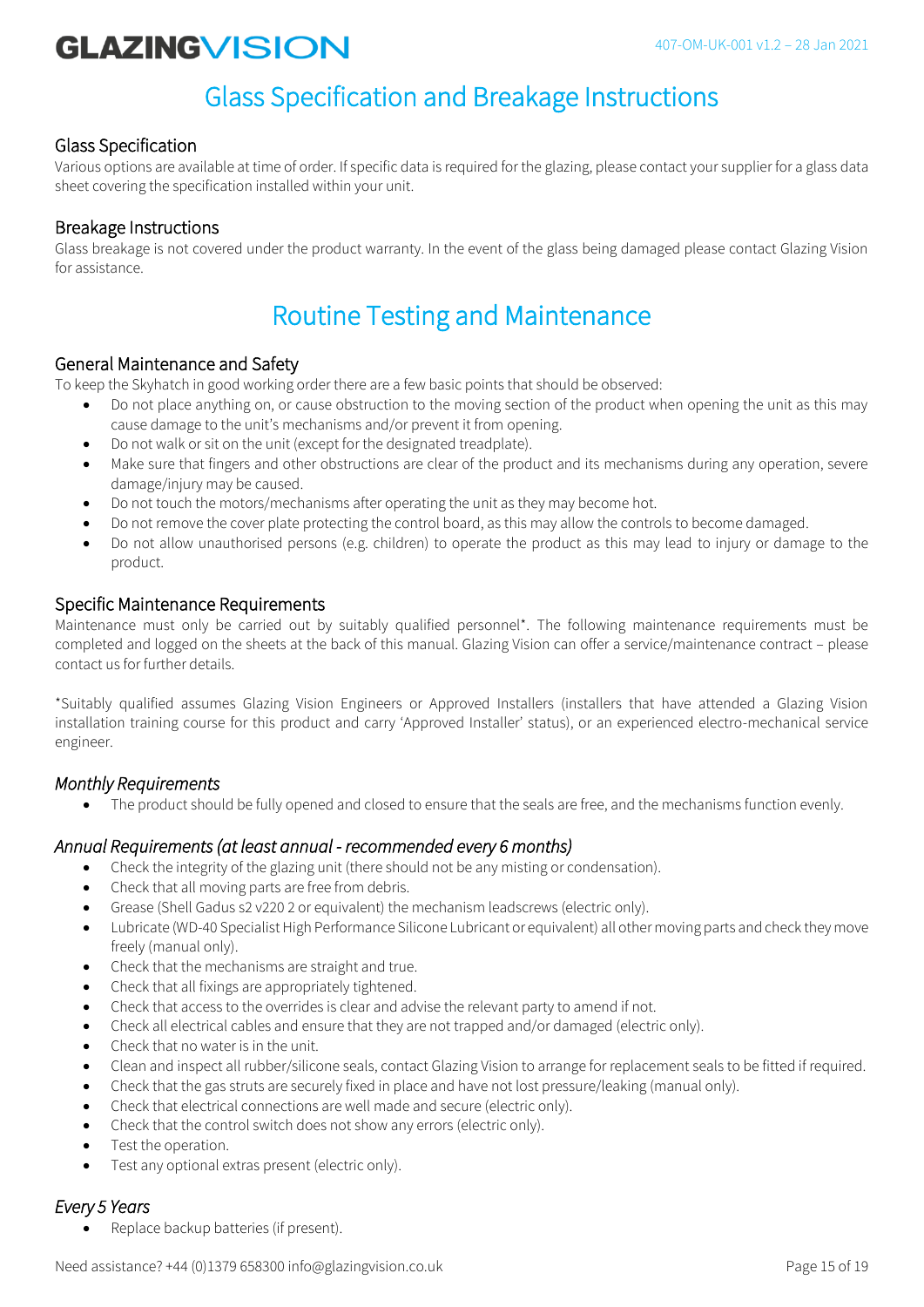#### *Cleaning Requirements*

Regular cleaning should be carried out, increasing the frequency if the area is subject to excess debris such as falling leaves or heavy soiling from atmospheric pollution. Due to the Skyhatch's unique bonding method and the pitch built into the upstand, there should be no water ponding on the glass when installed correctly.

Any standard glass cleaning product can be used to clean the glazing unit. However, take care not to use abrasive materials or cleaners as this may affect the unit and its finish. The framework of the unit can be cleaned using warm soapy water with a soft lint free cloth. It is important to avoid getting water into the internal channels of the product framework. Therefore, Glazing Vision highly recommends carrying out any cleaning of the product whilst in the closed position.

- Clear any debris from and around the unit.
- Clean the glass and inspect the integrity of the glazing unit.
- Clean the frame and inspect the finish integrity.
- Clean and inspect all rubber/silicone seals, contact Glazing Vision to arrange for replacement seals to be fitted if required.
- Clean the rain sensor (if present).

### Disposal at End of Life

Glazing Vision design products with ease of recyclability at end of life in mind. Many of the main components used are widely recyclable and we encourage you to recycle the unit and/or dispose of the component parts responsibly, in accordance with the guidance from your local authority.

This product comprises the following materials:

| Aluminium framework and corner brackets       | Widely accepted for recycling at local recycling depots.                                                                                                                                                                                                                        |  |
|-----------------------------------------------|---------------------------------------------------------------------------------------------------------------------------------------------------------------------------------------------------------------------------------------------------------------------------------|--|
| Stainless steel                               | Widely accepted for recycling at local recycling depots.                                                                                                                                                                                                                        |  |
| (Fixings, nuts, bolts, screws, brackets etc.) |                                                                                                                                                                                                                                                                                 |  |
| Glass                                         | Widely accepted for recycling. Check disposal locations with your local recycling<br>depot.                                                                                                                                                                                     |  |
| PVC/nylon/plastic                             | Recyclable - check disposal with your local recycling depot.                                                                                                                                                                                                                    |  |
| Rubber seals and silicone sealant             | Not currently recyclable.                                                                                                                                                                                                                                                       |  |
| Electrical components                         | If your unit is repaired or decommissioned by Glazing Vision, we will remove and<br>recycle the electrical components under our producer obligations. Alternatively,<br>please dispose of as Waste Electrical and Electronic Equipment (WEEE) at your<br>local recycling depot. |  |
| <b>Batteries</b>                              | If your unit is repaired or decommissioned by Glazing Vision, we will remove and<br>recycle any batteries under our producer obligations. Alternatively, please dispose<br>of as segregated battery waste at your local recycling depot.                                        |  |

### Security and Certification

The Skyhatch is designed with security as a priority. The mechanisms cannot be back driven and cannot be tampered with from the outside. It is tested to LPS2081 Issue 1:2015. It is approved by the Loss Prevention Certification Board (Cert/LPCB ref: 1347a) and Secured by Design:

#### Secure (Security Rating A)

The inner pane must be at least 8.8 mm PVB laminated glass (two 4 mm thick panes separated by an 0.8 mm thick PVB interlayer).

#### Secure+ (Security Rating B)

The inner pane must be at least 9.5 mm ionomer laminated glass (two 4 mm thick panes separated by a 1.5 mm thick ionomer interlayer).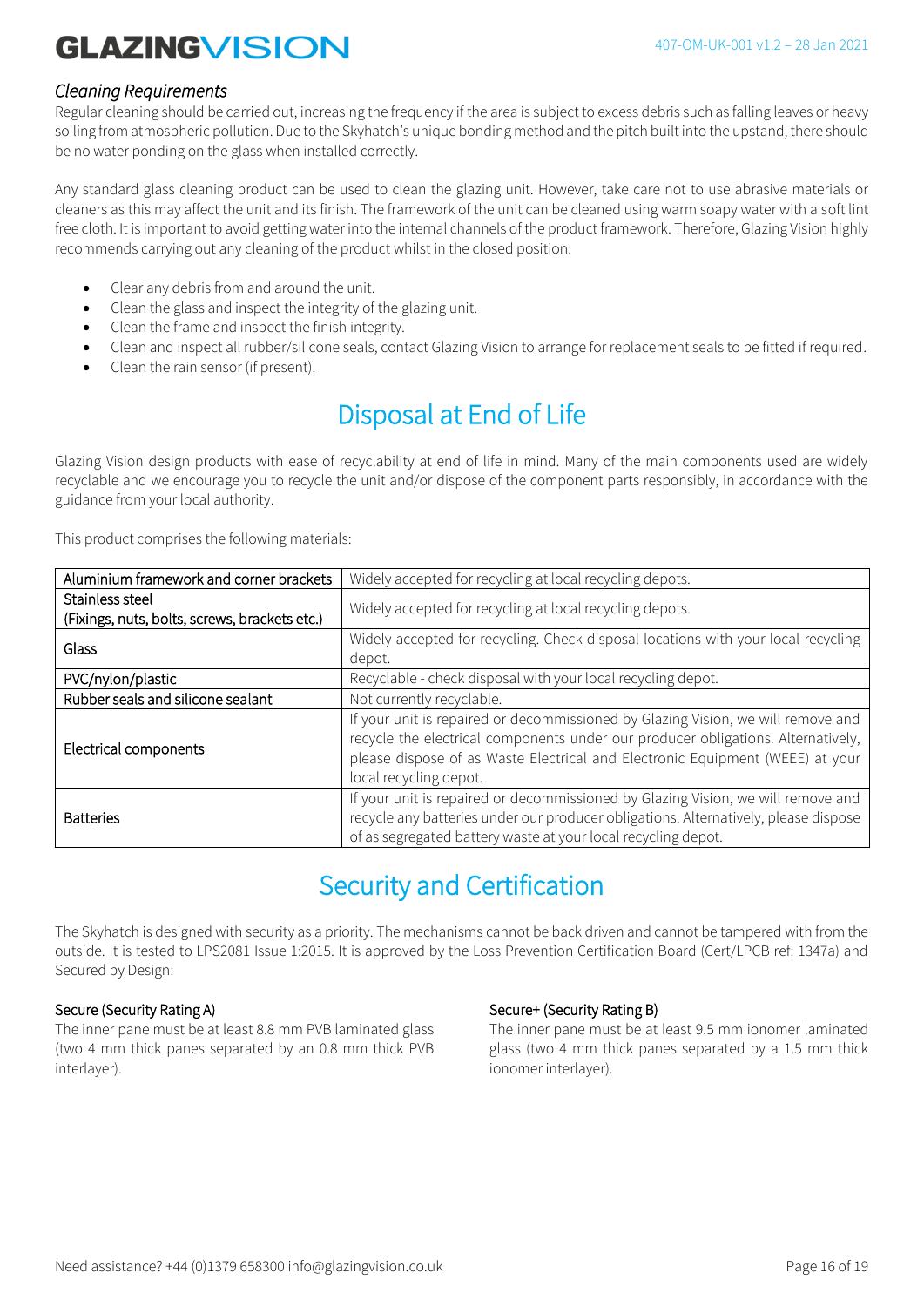### Serial Number

Each Glazing Vision product has a unique serial number. A label giving this serial number is affixed to the exterior of each Skyhatch. This number should be recorded within the maintenance log section of this manual for future reference. If you need to contact us for any reason, Glazing Vision may ask for the product's serial number to enable us to assist with your enquiry.



### Warranty Information

A warranty document will be provided with the product. If this is misplaced it can be found at www.glazingvision.co.uk/resources/warranties. To ensure the warranty is maintained, the product must be regularly maintained/serviced in accordance with the instructions in this manual.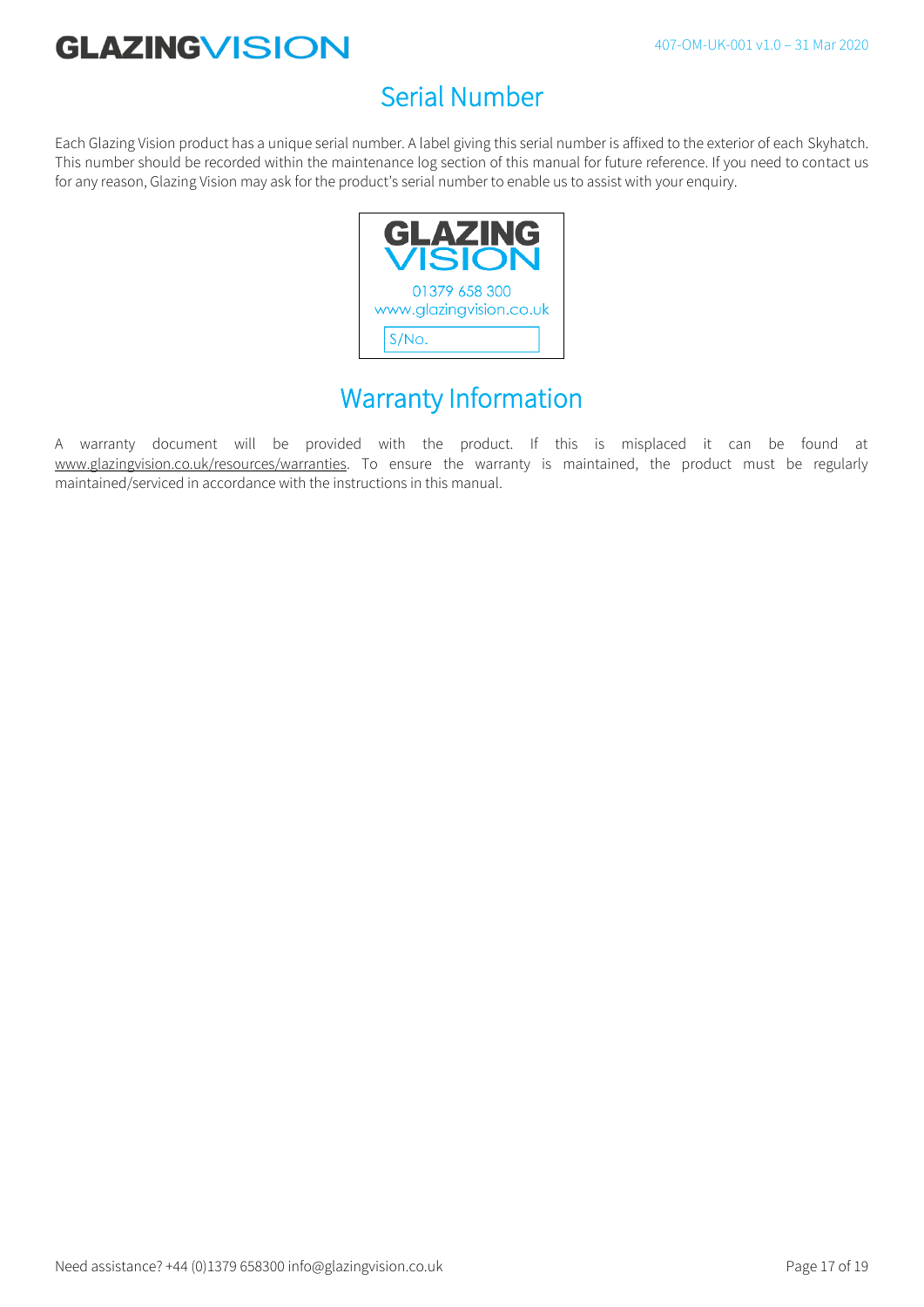Unit Serial Number: ...

### Maintenance Log

Project Address: ………………………………………………………………………………………………………………………………….

Work Completed Notes Name | Date Annual Requirements yes/no Battery Replacement yes/no Cleaning Requirements yes/no Annual Requirements yes/no Battery Replacement yes/no Cleaning Requirements yes/no Annual Requirements yes/no Battery Replacement yes/no Cleaning Requirements yes/no Annual Requirements yes/no Battery Replacement yes/no Cleaning Requirements yes/no Annual Requirements yes/no Battery Replacement yes/no Cleaning Requirements yes/no Annual Requirements yes/no Battery Replacement yes/no Cleaning Requirements yes/no Annual Requirements yes/no Battery Replacement yes/no Cleaning Requirements yes/no Annual Requirements yes/no Battery Replacement yes/no Cleaning Requirements yes/no Annual Requirements yes/no Battery Replacement yes/no Cleaning Requirements yes/no Annual Requirements yes/no Battery Replacement yes/no Cleaning Requirements yes/no Annual Requirements yes/no Battery Replacement yes/no Cleaning Requirements yes/no Annual Requirements yes/no Battery Replacement yes/no Cleaning Requirements yes/no Annual Requirements yes/no Battery Replacement yes/no Cleaning Requirements yes/no Annual Requirements yes/no Battery Replacement yes/no Cleaning Requirements yes/no Annual Requirements yes/no Battery Replacement yes/no Cleaning Requirements yes/no